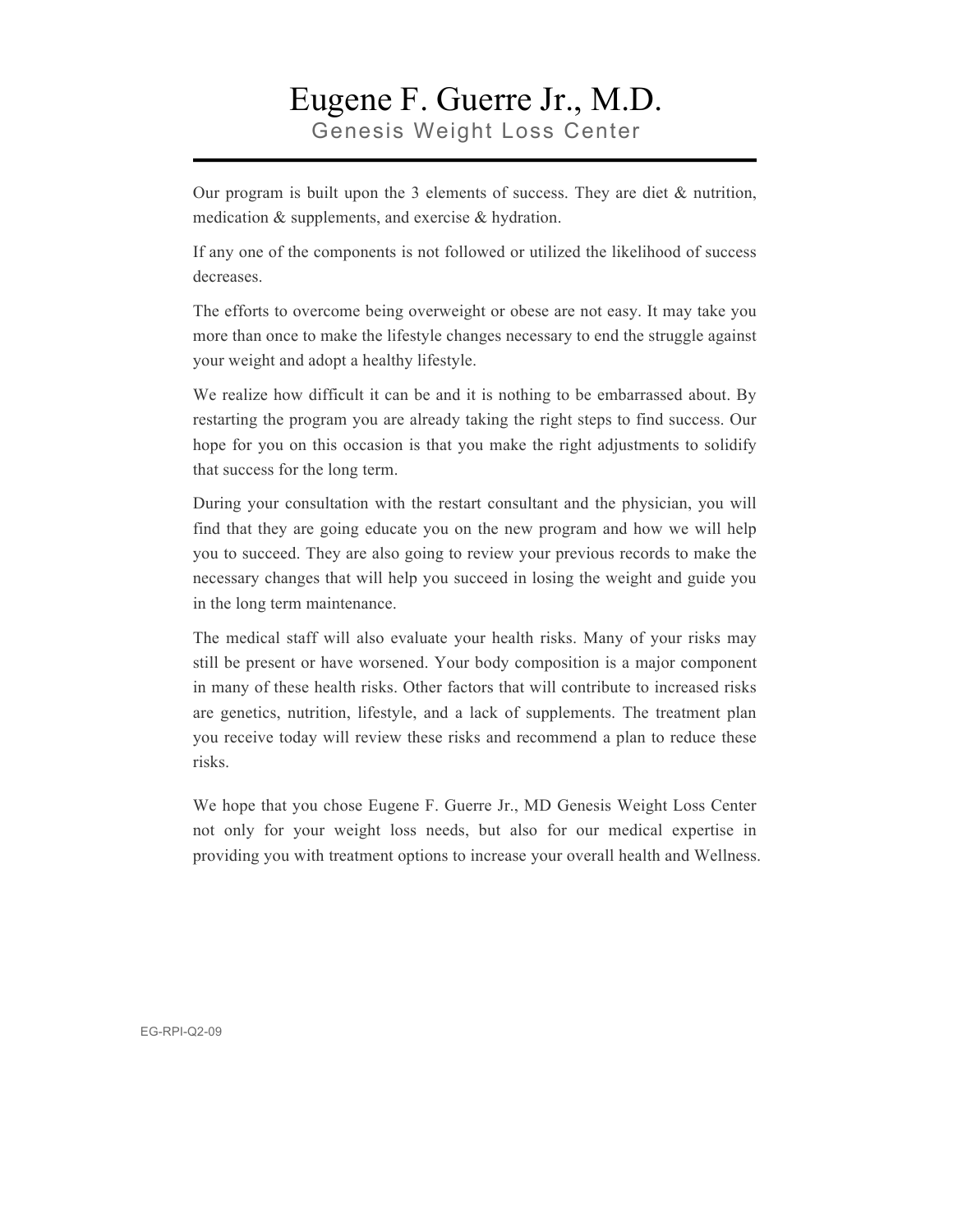Genesis Weight Loss Center

### Patient Information (Please Print)

| <b>FIRST NAME</b>                                                                                                                                                                                                                                                                                                                                                                                                                                                                                                                                                                                                                 |            |  | <b>LAST NAME</b>                                            |                                      |                     |              |            |  |
|-----------------------------------------------------------------------------------------------------------------------------------------------------------------------------------------------------------------------------------------------------------------------------------------------------------------------------------------------------------------------------------------------------------------------------------------------------------------------------------------------------------------------------------------------------------------------------------------------------------------------------------|------------|--|-------------------------------------------------------------|--------------------------------------|---------------------|--------------|------------|--|
|                                                                                                                                                                                                                                                                                                                                                                                                                                                                                                                                                                                                                                   |            |  |                                                             |                                      |                     |              |            |  |
| <b>DATE OF BIRTH</b>                                                                                                                                                                                                                                                                                                                                                                                                                                                                                                                                                                                                              | <b>AGE</b> |  |                                                             | <b>GENDER</b>                        |                     |              |            |  |
|                                                                                                                                                                                                                                                                                                                                                                                                                                                                                                                                                                                                                                   |            |  |                                                             | □ Male □ Female                      |                     |              |            |  |
| <b>STREET ADDRESS</b>                                                                                                                                                                                                                                                                                                                                                                                                                                                                                                                                                                                                             |            |  |                                                             | <b>CITY</b>                          |                     | <b>STATE</b> | <b>ZIP</b> |  |
|                                                                                                                                                                                                                                                                                                                                                                                                                                                                                                                                                                                                                                   |            |  |                                                             |                                      |                     |              |            |  |
| <b>EMPLOYER</b>                                                                                                                                                                                                                                                                                                                                                                                                                                                                                                                                                                                                                   |            |  |                                                             |                                      | <b>OCCUPATION</b>   |              |            |  |
|                                                                                                                                                                                                                                                                                                                                                                                                                                                                                                                                                                                                                                   |            |  |                                                             |                                      |                     |              |            |  |
| <b>WORK PHONE</b>                                                                                                                                                                                                                                                                                                                                                                                                                                                                                                                                                                                                                 |            |  |                                                             |                                      | <b>HOME PHONE</b>   |              |            |  |
|                                                                                                                                                                                                                                                                                                                                                                                                                                                                                                                                                                                                                                   |            |  |                                                             |                                      |                     |              |            |  |
| Can we leave a message at this number? $\Box$ Yes $\Box$ No                                                                                                                                                                                                                                                                                                                                                                                                                                                                                                                                                                       |            |  | Can we leave a message at this number? $\Box$ Yes $\Box$ No |                                      |                     |              |            |  |
| <b>CELL PHONE</b>                                                                                                                                                                                                                                                                                                                                                                                                                                                                                                                                                                                                                 |            |  | <b>EMAIL ADDRESS</b>                                        |                                      |                     |              |            |  |
|                                                                                                                                                                                                                                                                                                                                                                                                                                                                                                                                                                                                                                   |            |  |                                                             |                                      |                     |              |            |  |
| Can we leave a message at this number? $\Box$ Yes $\Box$ No                                                                                                                                                                                                                                                                                                                                                                                                                                                                                                                                                                       |            |  |                                                             |                                      |                     |              |            |  |
| <b>EMERGENCY CONTACT (Last Name, First Name)</b>                                                                                                                                                                                                                                                                                                                                                                                                                                                                                                                                                                                  |            |  |                                                             |                                      | <b>PHONE NUMBER</b> |              |            |  |
|                                                                                                                                                                                                                                                                                                                                                                                                                                                                                                                                                                                                                                   |            |  |                                                             |                                      |                     |              |            |  |
| Supporting you in your journey of weight loss and maintenance is very important to us. Therefore, from time to time, we may wish to<br>send you information, samples or special offers that we may feel may be of interest to regarding Eugene F. Guerre Jr., MD Genesis<br>Weight Loss Center and/or Zone Wellness. We may also contact you in relation to consumer research, marketing and customer<br>surveys. If you would rather not receive additional information and/or offers, please do not check the box below.<br>PRIVACY: Your information will be kept strictly confidential and not provided to any third parties. |            |  |                                                             |                                      |                     |              |            |  |
| $\Box$ Yes, I would like to receive such information & offers by postal mail<br>$\Box$ Yes, I would like to receive such information & offers by phone<br>$\Box$ Yes, I would like to receive such information & offers by email                                                                                                                                                                                                                                                                                                                                                                                                  |            |  |                                                             |                                      |                     |              |            |  |
|                                                                                                                                                                                                                                                                                                                                                                                                                                                                                                                                                                                                                                   |            |  |                                                             | How did you learn about the program? |                     |              |            |  |
| $\square$ Patient Referral                                                                                                                                                                                                                                                                                                                                                                                                                                                                                                                                                                                                        |            |  | $\square$ Newspaper (Please Identify):                      |                                      |                     |              |            |  |
| $\square$ Magazine (Please Identify):                                                                                                                                                                                                                                                                                                                                                                                                                                                                                                                                                                                             |            |  | $\Box$ Television (Please Identify):                        |                                      |                     |              |            |  |

EG-RPI-Q2-09

Other (Please Describe): Internet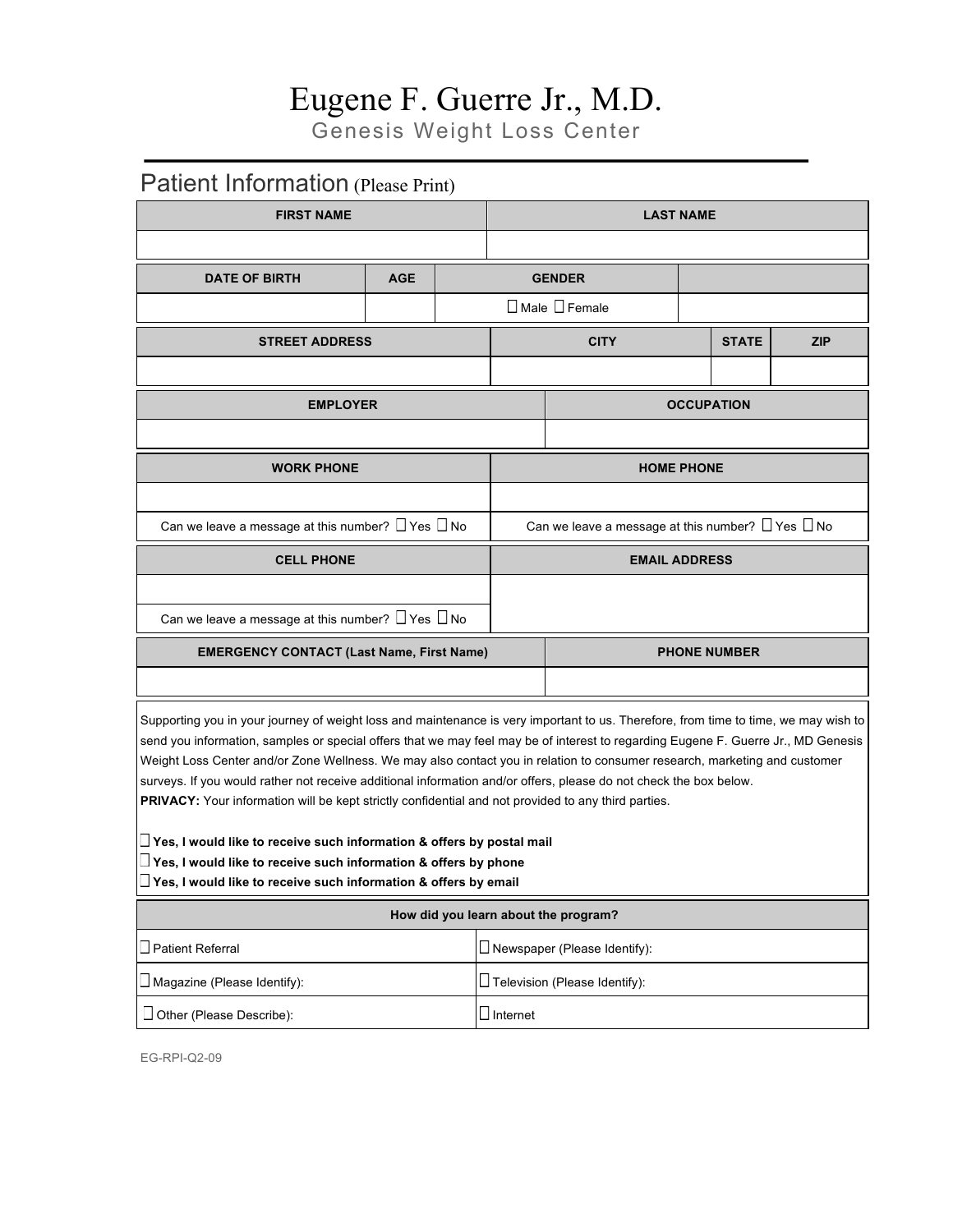Genesis Weight Loss Center

### Weight History

|                       |                                                          | <b>DATE</b>                                                                                    |                                 |
|-----------------------|----------------------------------------------------------|------------------------------------------------------------------------------------------------|---------------------------------|
|                       |                                                          |                                                                                                |                                 |
| Height:               | <b>Current Weight:</b>                                   | What is your desired weight:                                                                   |                                 |
|                       | How long has it been since you were last on the program? |                                                                                                |                                 |
|                       |                                                          | What has been your heaviest weight since you were last on the program?                         |                                 |
|                       |                                                          | Did you make it to your desired weight when you were last on the program? $\Box$ Yes $\Box$ No |                                 |
|                       | If not, why do you feel you were unsuccessful?           |                                                                                                |                                 |
|                       |                                                          | What is the biggest struggle you face in trying to lose & maintain your weight?                |                                 |
|                       |                                                          |                                                                                                |                                 |
|                       |                                                          |                                                                                                |                                 |
|                       |                                                          | Are any members of your household overweight? $\Box$ Yes $\Box$ No                             |                                 |
|                       | If yes, please list relation and details                 |                                                                                                |                                 |
|                       |                                                          |                                                                                                |                                 |
|                       |                                                          |                                                                                                |                                 |
|                       |                                                          |                                                                                                |                                 |
| Check all that apply. |                                                          | What is your motivation for returning to our weight loss & wellness program?                   |                                 |
|                       | $\Box$ Don't like the way I look                         | $\Box$ Clothes don't fit anymore                                                               | $\Box$ Increase self confidence |
| $\Box$ More energy    |                                                          | $\Box$ Improve health                                                                          | $\Box$ Lower blood pressure     |
|                       | $\Box$ Better work opportunities                         | $\Box$ Feel better                                                                             | □ Look & feel younger           |
| $\Box$ More mobility  |                                                          | $\Box$ Want to wear smaller sizes                                                              | $\Box$ Control blood sugar      |
|                       | $\Box$ Attend a wedding/graduation                       | $\Box$ Detoxify the body                                                                       | levels                          |
| $\Box$ Reduce Pain    |                                                          | $\Box$ Look better                                                                             | $\Box$ Reduce medications       |
| $\Box$ Perform better |                                                          | $\Box$ Live longer                                                                             | $\Box$ other (please describe): |
|                       |                                                          |                                                                                                |                                 |
|                       |                                                          |                                                                                                |                                 |
|                       |                                                          |                                                                                                |                                 |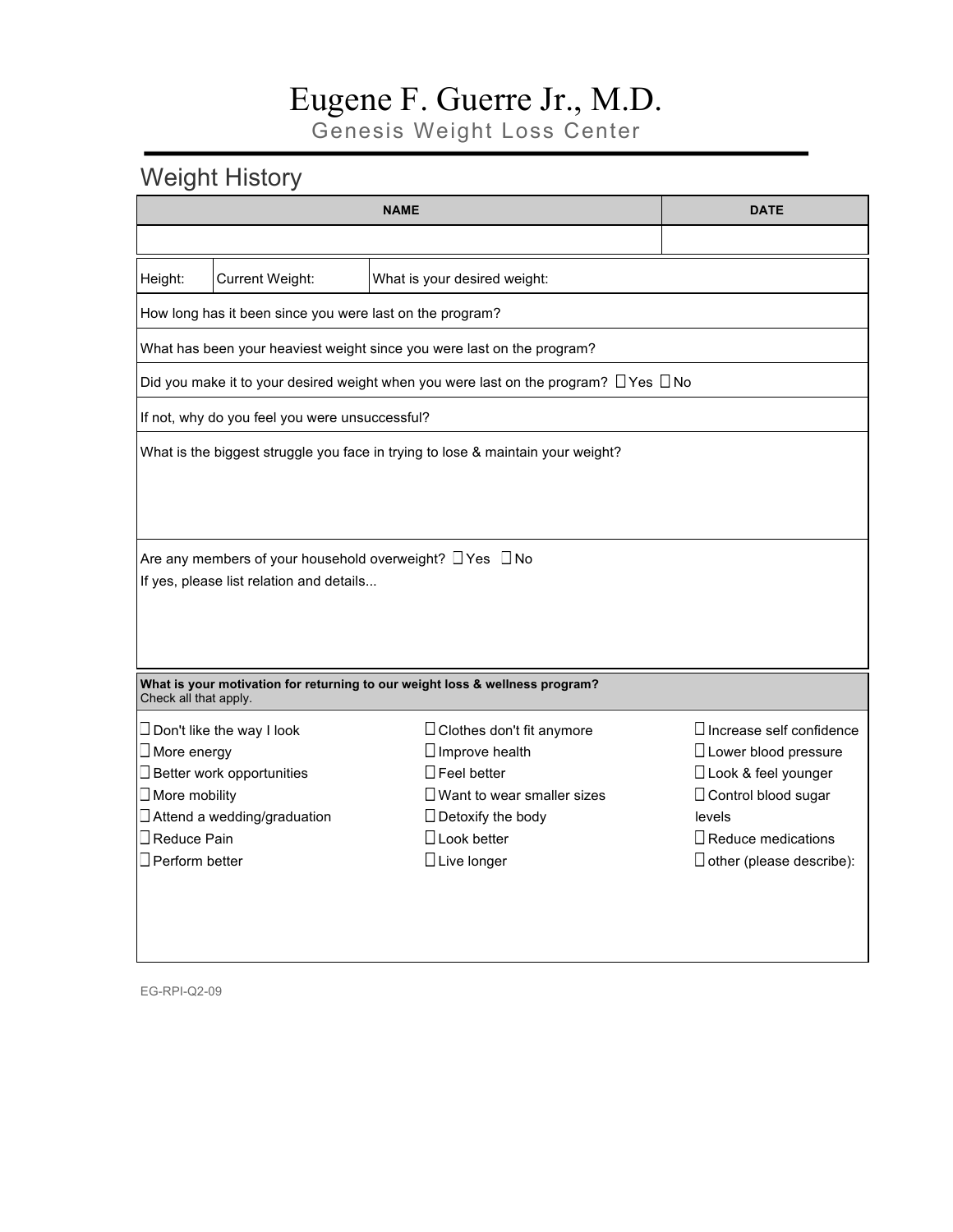Genesis Weight Loss Center

#### Medical History

|               |                        | Family History (If blood relative has suffered the following, please indicate relationship.) |               |           |                    |                            |  |     |           |                        |
|---------------|------------------------|----------------------------------------------------------------------------------------------|---------------|-----------|--------------------|----------------------------|--|-----|-----------|------------------------|
|               | <b>Heart Attack</b>    |                                                                                              |               |           |                    | <b>Arthritis</b>           |  |     |           |                        |
| Cancer        |                        |                                                                                              |               |           |                    | <b>Diabetes</b>            |  |     |           |                        |
|               | Hypertension           |                                                                                              |               |           |                    | Obesity                    |  |     |           |                        |
| <b>Stroke</b> |                        |                                                                                              |               |           |                    | Glaucoma                   |  |     |           |                        |
| Epilepsy      |                        |                                                                                              |               |           |                    | Other                      |  |     |           |                        |
|               |                        | Have you ever been hospitalized? If yes, when and why?                                       |               |           |                    |                            |  |     |           |                        |
|               |                        |                                                                                              |               |           |                    |                            |  |     |           |                        |
| Year          |                        | <b>Illness or Operation</b>                                                                  |               |           |                    |                            |  |     |           |                        |
|               |                        |                                                                                              |               |           |                    |                            |  |     |           |                        |
|               |                        |                                                                                              |               |           |                    |                            |  |     |           |                        |
|               |                        |                                                                                              |               |           |                    |                            |  |     |           |                        |
|               |                        | Medications (Please list the medications you are currently taking, and as needed.)           |               |           |                    |                            |  |     |           |                        |
|               | <b>Medication</b>      |                                                                                              | <b>Dosage</b> |           |                    | <b>How Often</b><br>Reason |  |     |           |                        |
|               |                        |                                                                                              |               |           |                    |                            |  |     |           |                        |
|               |                        |                                                                                              |               |           |                    |                            |  |     |           |                        |
|               |                        |                                                                                              |               |           |                    |                            |  |     |           |                        |
|               |                        |                                                                                              |               |           |                    |                            |  |     |           |                        |
|               |                        | Allergies (Please list any medications or food that you are allergic to.)                    |               |           |                    |                            |  |     |           |                        |
|               |                        |                                                                                              |               |           |                    |                            |  |     |           |                        |
|               |                        |                                                                                              |               |           |                    |                            |  |     |           |                        |
|               |                        |                                                                                              |               |           |                    |                            |  |     |           |                        |
|               | <b>Medical History</b> |                                                                                              |               |           |                    |                            |  |     |           |                        |
| Yes           | <b>No</b>              |                                                                                              | Yes           | <b>No</b> |                    |                            |  | Yes | <b>No</b> |                        |
|               |                        | Loss of hearing                                                                              |               |           |                    | Stomach ulcers             |  |     |           | Immune disorders       |
|               |                        | Ringing in ears                                                                              |               |           |                    | Hemorrhoids                |  |     |           | Alcohol abuse          |
|               |                        | Ear infections                                                                               |               |           | Hernia             |                            |  |     |           | Drug abuse             |
|               |                        | <b>Bad vision</b>                                                                            |               |           | Gall bladder       |                            |  |     |           | Hypertension           |
|               |                        | Glaucoma                                                                                     |               |           | Sudden weight loss |                            |  |     |           | Heart disease          |
|               |                        | Nose bleeds                                                                                  |               |           | Liver disease      |                            |  |     |           | Other eating disorders |
|               |                        | Sinus trouble                                                                                |               |           | Back pain          |                            |  |     |           | Frequent urination     |
|               |                        | Sore throat                                                                                  |               |           | Diarrhea           |                            |  |     |           | Kidney disease         |
|               |                        | Allergies                                                                                    |               |           |                    | Constipation               |  |     |           | Prostate disease       |
|               |                        | Hoarseness                                                                                   |               |           |                    | Bloody/tarry stools        |  |     |           | Headaches              |
|               |                        | Pneumonia                                                                                    |               |           | Joint pain         |                            |  |     |           | Fatigue                |
|               |                        | <b>Bronchitis</b>                                                                            |               |           |                    |                            |  |     |           |                        |
|               |                        |                                                                                              |               |           |                    | Broken bones               |  |     |           | Thyroid disease        |
|               |                        | Asthma                                                                                       |               |           |                    | Dizzy spells               |  |     |           | Cancer                 |
|               |                        | Short of breath                                                                              |               |           |                    | Fainting spells            |  |     |           | <b>Diabetes</b>        |
|               |                        | Tuberculosis                                                                                 |               |           |                    | Memory loss                |  |     |           | Stroke                 |
|               |                        | Heart murmur                                                                                 |               |           | Insomnia           |                            |  |     |           | Osteoporosis           |
|               |                        | Palpitations                                                                                 |               |           |                    | Nervousness                |  |     |           | <b>GERD</b>            |
|               |                        | Irregular pulse                                                                              |               |           |                    | Depression                 |  |     |           | Rashes                 |
|               |                        | Swollen ankles                                                                               |               |           | Phobias            |                            |  |     |           | Chicken pox            |
|               |                        | Chest pain                                                                                   |               |           |                    | Manic depressive           |  |     |           | Mumps/measles          |
|               |                        | Loss of appetite                                                                             |               |           | Anxiety            |                            |  |     |           | Polio                  |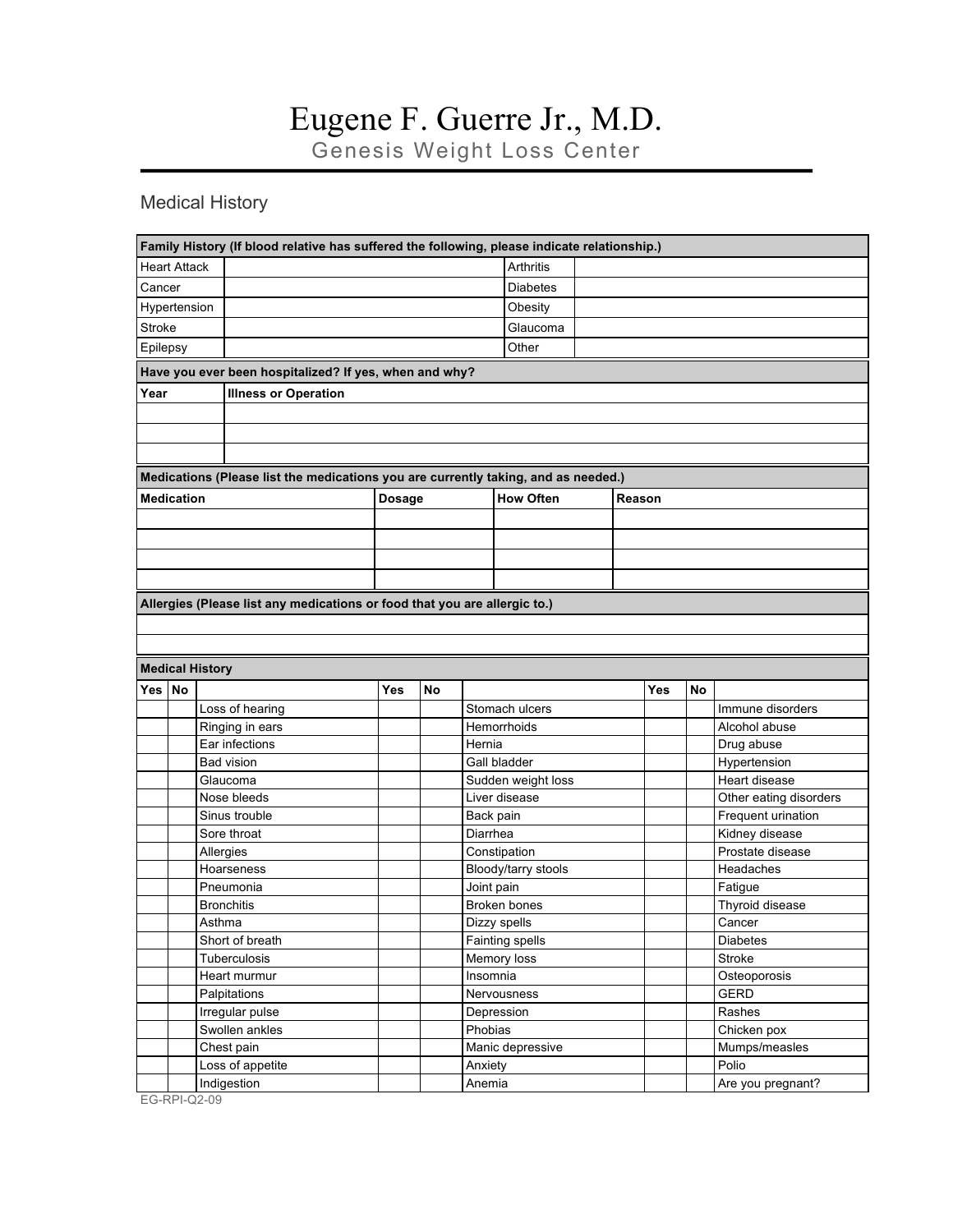|  | Loss of<br>annetite |  | Anxiet                                                                                                                                                                                                                                      | Polio |                          |  |
|--|---------------------|--|---------------------------------------------------------------------------------------------------------------------------------------------------------------------------------------------------------------------------------------------|-------|--------------------------|--|
|  | adia oction<br>     |  | ---<br>me<br>the contract of the contract of the contract of the contract of the contract of the contract of the contract of the contract of the contract of the contract of the contract of the contract of the contract of the contract o |       | pregnant?<br>וחו<br>лı v |  |

EG-NPI-Q2-09

### Eugene F. Guerre Jr., M.D. Genesis Weight Loss Center

| Supplements (Please list the supplements you are currently taking, i.e. vitamins, fish oil, etc) |        |           |          |  |  |  |
|--------------------------------------------------------------------------------------------------|--------|-----------|----------|--|--|--|
| <b>Supplement &amp; Brand Name</b>                                                               | Dosage | How Often | l Reason |  |  |  |
|                                                                                                  |        |           |          |  |  |  |
|                                                                                                  |        |           |          |  |  |  |
|                                                                                                  |        |           |          |  |  |  |
|                                                                                                  |        |           |          |  |  |  |

#### **Wellness Goals**

Which of the following supplements, or products, would you like to incorporate into your wellness Plan? Check all that apply.

- □ Cardiovascular System  $\square$  Joints  $\square$  Bones  $D$ Prostate **D** Cognitive System (Mind) □ Weight Loss □ Beauty/Hair/Skin
- **U**Immune System DDepression □ Digestive System □ Sexual Activity  $\Box$  Detoxifying the body □ Hair Loss  $\square$  Menopause

#### □ Hormone Therapy **D** Weight Maintenance □ Health Related Foods **DDNA** Testing  $\Box$  Anti-Aging □ Testosterone Levels  $\square$  other (please describe):

Do you feel like your health is improving or declining?

If you could take steps to improve your health for the long term, would you?  $\Box$  Yes  $\Box$  No

What is your #1 health concern?

What changes to your current health are the least important to you?

If you could change one thing today about your weight or wellness what would it be?

Do you have others in your family who have wellness concerns as well?  $\Box$  Yes  $\Box$  No If yes, please list relation and details...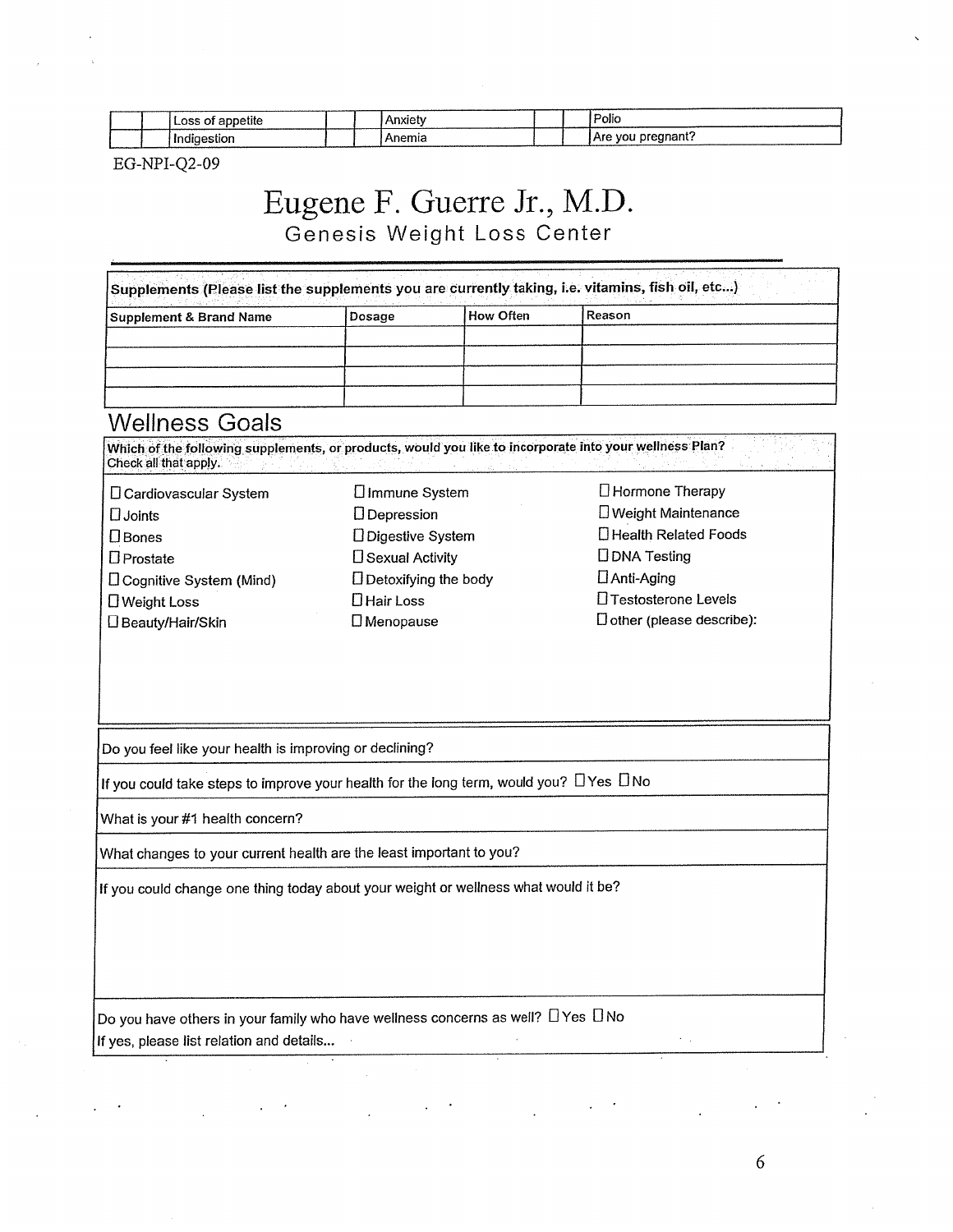#### Appetite Suppressant and Weight Loss Consent

I hereby authorize Dr. Guerre and associates to assist me in weight reduction. I understand that my program may consist of a balanced calorie deficient diet, regular exercise program, ZONE Wellness, and lifestyle changes. I also understand that appetite suppressants, other medications, and injections may be used in my program for up to and possibly more than 12 consecutive weeks. Appetite suppressants labeling suggestions are based on short-term studies of 12 weeks. The experience of Bariatric physicians, as well as recent long-term studies of university-based investigators, has shown that appetite suppressants, supplements and injections are effective for longer than 12 weeks.

Dr. Guerre and associates believe in the off label use of medications proven to be effective in medical studies to promote weight loss and in the use of nutritional supplements and injections. These injections, nutritional supplements and medications can help you lose weight faster and make you feel better while you are losing weight. These nutritional supplements, injections and medications can boost your energy, burn fat faster, and eliminate cravings. There are those practicing Bariatric Medicine that do not hold to these beliefs regarding the effectiveness of nutritional supplements, injections, and medications. Many of these physicians believe that in order to lose weight you simply need to exercise or and eat fewer calories. Dr. Guerre and associates disagree with this simplistic thinking, and believes that the nutritional supplements and injections that are prescribed are effective and therapeutic. If you have any problems or questions, please inform one of our medical associates immediately.

I understand there are other ways and programs that can assist me in my desire to decrease my body weight and to maintain this weight loss. In particular, a balanced calorie counting or an exchange-eating program without the use of the appetite suppressants would likely prove successful if followed, even though I would probably be hungrier without the appetite suppressants.

In order to continue to receive appetite suppressants, other medications, and injections depends on continued weight loss. The use of appetite suppressants, other medications, and injections involves potential risks. Reported side effects include: nervousness, sleeplessness, headaches, dry mouth, weakness, tiredness, medication allergy, high blood pressure, rapid heart beat, and heart irregularities. Less common, but more serious risks are valvular heart disease. These and other possible risks could, on occasion, be serious or fatal.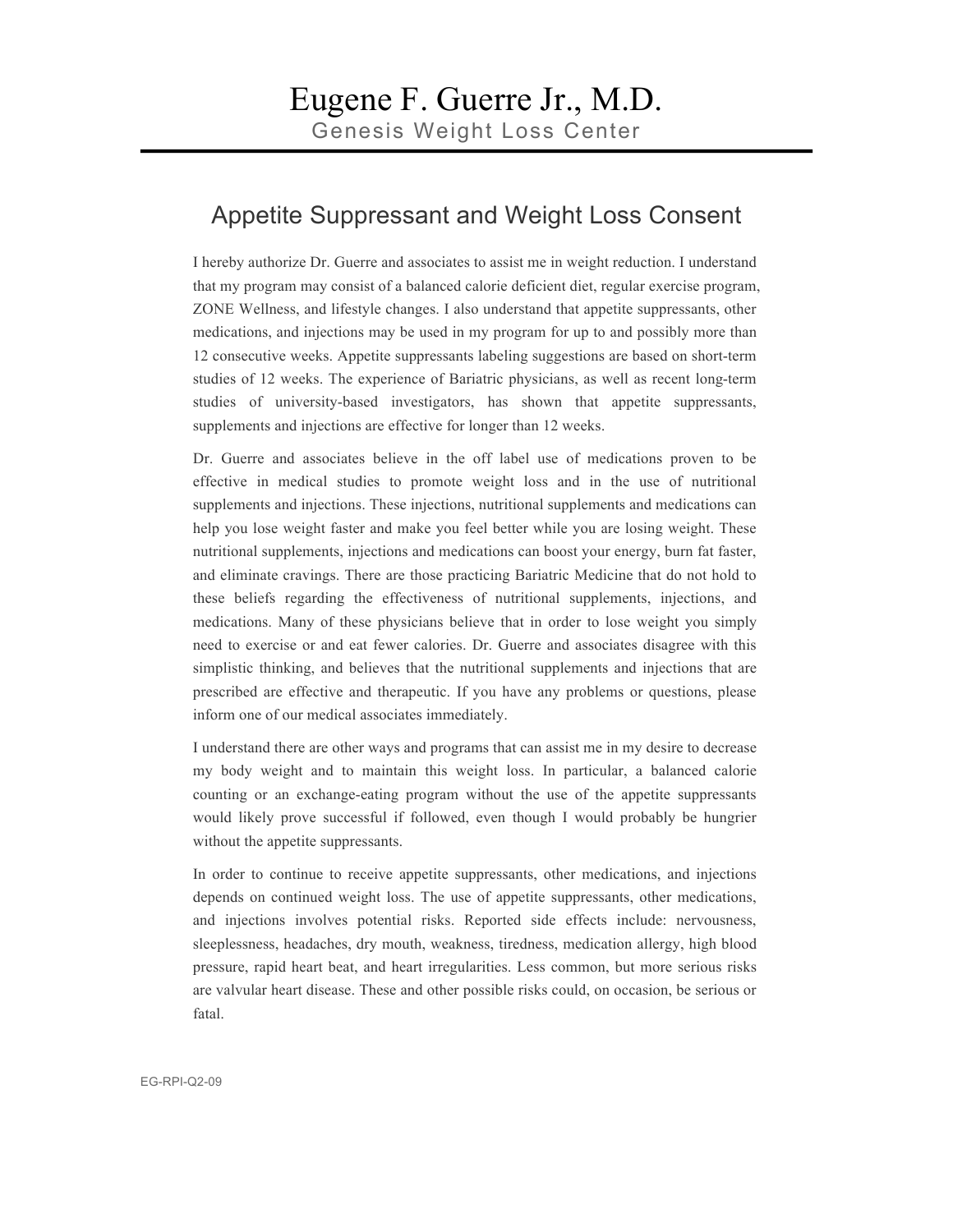### Eugene F. Guerre Jr., M.D. Genesis Weight Loss Center

I understand that there are risks associated with obesity. Among these risks are tendencies to high blood pressure, diabetes, heart attack and heart disease, arthritis of the joints, hips, knees, and feet. I also understand that thirty to forty percent of overweight or obese patients may have or develop gallstones. A large percent of this group will develop significant gallbladder disease during their lifetime. I also understand that rapid weight loss programs may increase the incidence of symptomatic gallbladder disease.

I understand that if I develop side effects from the diet or the medication, I will discontinue the diet and/or the medication and notify a member of your medical staff immediately. I also understand that if the problem is severe, I will go to the nearest Emergency room or see my primary care physician as soon as possible.

There is no guarantee that the program will work for me. By consenting to treatment I agree to pay in full for all visits and charges at the time of each visit. **I understand that your services are not reimbursed by insurance, and that you do not provide or fill out claim forms for insurance purposes.** I understand that no refunds are ever given at any

time for any reason. I also understand that the medications dispensed to me during my weekly visits are included for quality assurance and my convenience; however, I may request that a prescription be written for the weekly dose of the medication.

I agree not to take any other appetite suppressants, other medications, or injections other than those prescribed by Eugene F. Guerre Jr., M.D. or this office's physician, or listed on my medical history form. I agree to inform a member of your medical staff of any changes in my medications.

If a female, my signature confirms that I am not pregnant, do not plan to get pregnant, and I will take all necessary precautions to prevent pregnancy during the time I will be taking appetite suppressants. If I become pregnant, I will stop the medication immediately and notify your office.

My signature further confirms that I do not have a current history of alcohol abuse, drug abuse, schizophrenia, manic-depressive illness, or history of any eating disorder, since these conditions constitute a contraindication to the use of appetite suppressants. My signature also confirms that if I have a past history of alcohol abuse, drug abuse, schizophrenia, manic-depressive illness, or history of any eating disorder, I have fully disclosed this information in my medial history, since these conditions constitute a contraindication to the use of appetite suppressants.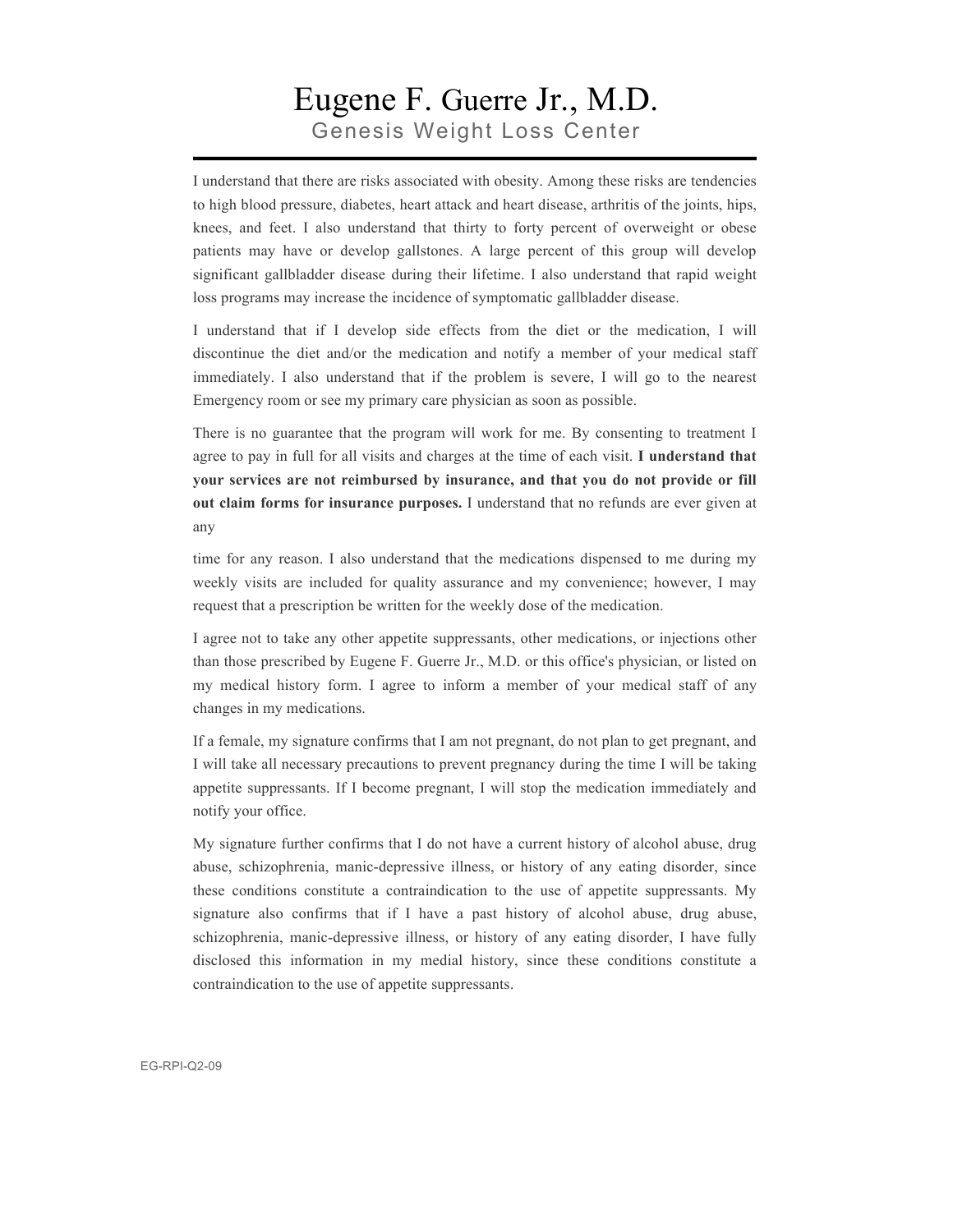### Eugene F. Guerre Jr., M.D. Genesis Weight Loss Center

By signing below I certify that I have read and fully understand this consent form. **I should not sign this form if I have any questions or concerns that have not been answered to my complete satisfaction.** 

I further understand that Eugene F. Guerre Jr., MD Genesis Weight Loss Center and all written materials describing your program or any of its parts, and all applicable trademarks, copyrights and other intellectual property in or to your program and related materials are and remain your absolute property. I acknowledge that I am purchasing a non-exclusive, non-transferable license to use your program and the related written materials for my own use, and that I have no right to duplicate or to sell, lend or otherwise transfer to any other person or to make any commercial use of our program or related written materials. I may not modify, publish, distribute, perform, participate in the transfer or sale, create derivative work of, or in any way exploit any of the content, in whole or in part.

**My signature below indicates my consent of treatment.**

Patient: Date:

Witness:

#### **Physician Declaration**

I have explained the contents of this document to the patient and have answered all the patient's related questions, and to the best of my knowledge, I feel the patient has been adequately informed concerning the benefits and risks associated with the use of the appetite suppressants, the benefits and risks associated with alternative therapies and the risks of continuing in an overweight state. After being adequately informed, the patient had consented to therapy involving the appetite suppressants.

Physician's Signature: Date: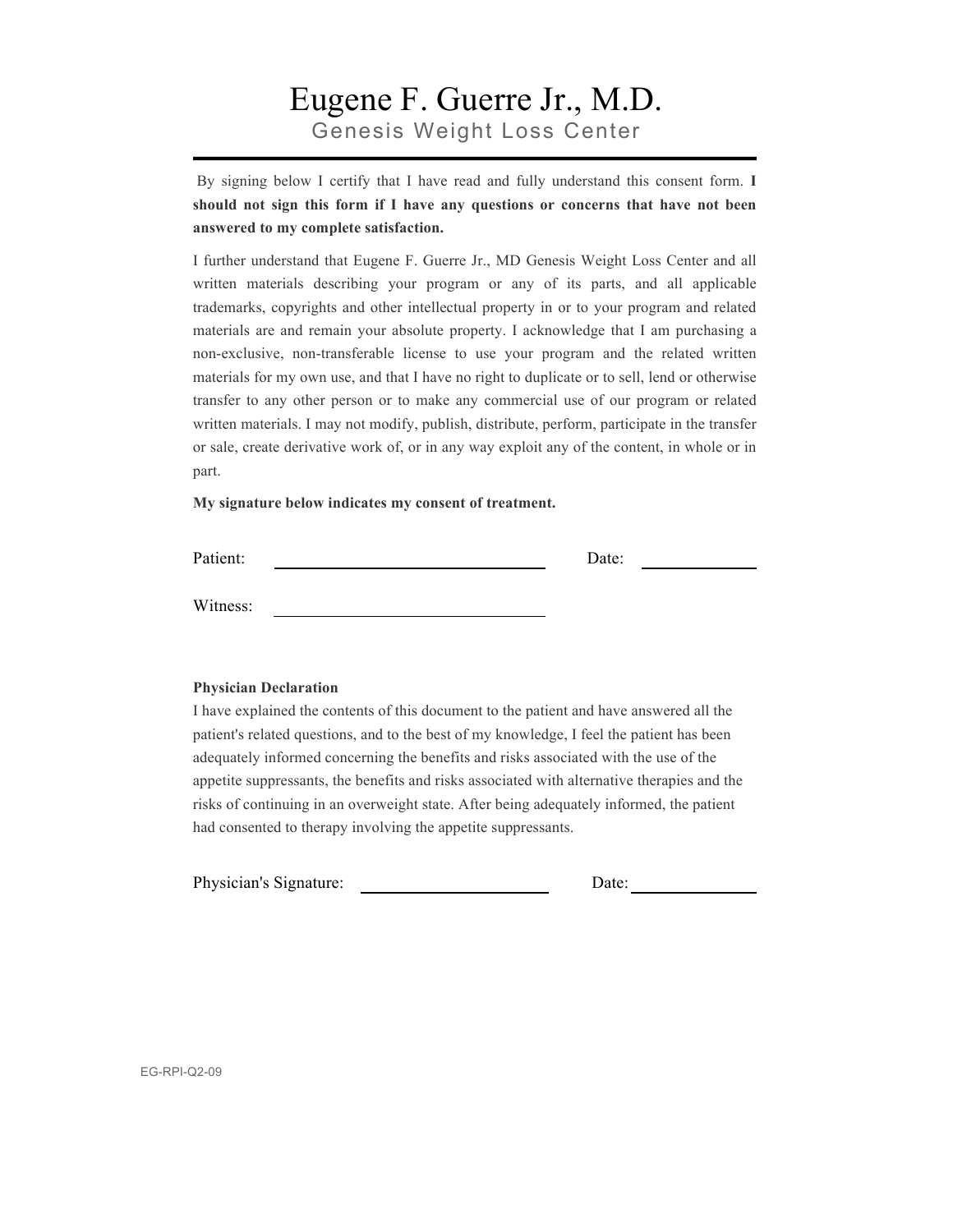Genesis Weight Loss Center

### Photographs Consent Form

I DO \_\_\_\_\_\_\_\_\_, DO NOT \_\_\_\_\_\_\_\_\_ (Please initial one) hereby authorize Eugene F. Guerre Jr., MD Genesis Weight Loss Center staff to take my fully clothed photograph during my initial consultation, during, and at the end of my weight loss program. I understand that these pictures are for office purposes only, and are kept in my chart at all times. I DO  $\ldots$ , DO NOT (Please initial one) give permission for

my photographs to be used by Eugene F. Guerre Jr., MD Genesis Weight Loss Center for marketing or educational purposes. I also understand that if used, these photographs will not contain my name or any other identifying information.

| Patient: | Date: |
|----------|-------|
|          |       |
| Witness: | Date: |

For office use only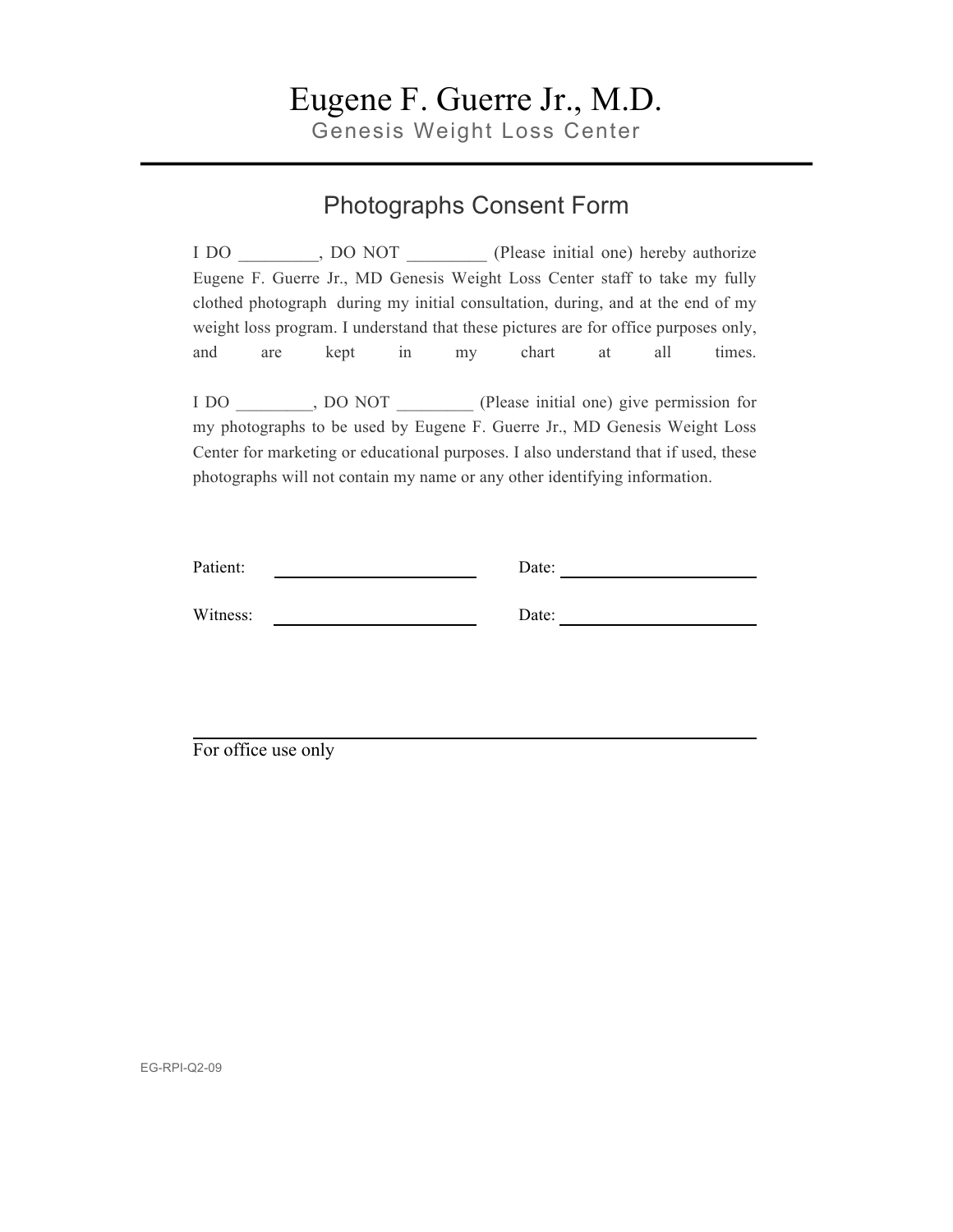Genesis Weight Loss Center

### Receipt of Notice of Privacy Practices Written Acknowledgement Form & Authorization for the use of Disclosure of Individually Identifiable Health Information to Business Associates of Eugene F. Guerre Jr., M.D.

I, have received a copy

Patient Name

of Dr. Guerre's Genesis Weight Loss Center's Notice of Privacy Practices.

Signature of Patient Date

I hereby authorize the use or disclosure of my individually identifiable health information as described in the referenced Notice of Privacy Practice. I understand that the information I authorize a person or entity to receive may be re-disclosed and no longer protected by federal privacy regulations (HIPAA) or State law. This authorization expires three (3) years from the date set forth below.

Signature of Patient Date